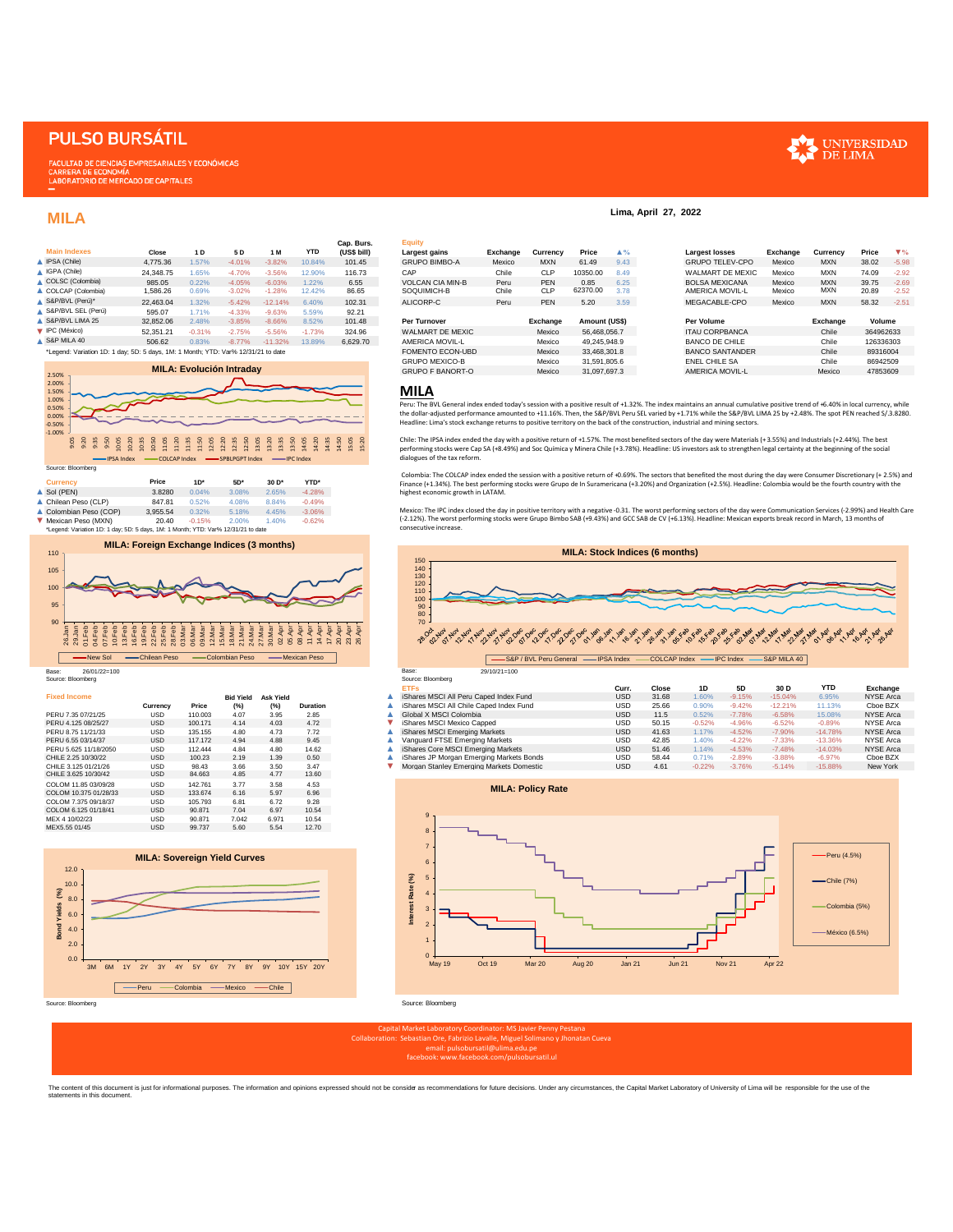# **PULSO BURSÁTIL**

**CULTAD DE CIENCIAS EMPRESARIALES Y ECONÓMICAS** CARRERA DE ECONOMÍA

### **WORLD**

|    |                                                                                    |           |          |          |           |             | Market Cap.  | Equity                                |            |        |
|----|------------------------------------------------------------------------------------|-----------|----------|----------|-----------|-------------|--------------|---------------------------------------|------------|--------|
|    | <b>Main Indices</b>                                                                | Close     | $1*$     | $5D^*$   | $1 M*$    | <b>YTD*</b> | (US\$ Mill.) | Germany (Stocks from DAX Index)       |            |        |
| Δ. | Dow Jones (USA)                                                                    | 33.301.93 | 0.19%    | $-5.29%$ | $-4.47%$  | $-8.36%$    | 10.537.321   | Largest gains                         | Curr.      | Price  |
| Δ. | Standard & Poor's 500 (EEUU)                                                       | 4.183.96  | 0.21%    | $-6.18%$ | $-7.90%$  | $-12.22%$   | 36,755,104   | DHER GY                               | <b>EUR</b> | 29.9   |
|    | NASDAQ Composite (USA)                                                             | 12,488.93 | $-0.01%$ | $-7.17%$ | $-11.86%$ | $-20.17%$   | 21.304.079   | DTE GY                                | <b>EUR</b> | 17.554 |
| ▴  | Stoxx EUROPE 600 (Europe)                                                          | 444.31    | 0.73%    | $-3.43%$ | $-2.17%$  | $-8.92%$    | 11.627.205   | LIN GY                                | <b>EUR</b> | 291.35 |
| ٨. | DAX (Germany)                                                                      | 13,793.94 | 0.27%    | $-3.96%$ | $-4.32%$  | $-13.16%$   | 1.380.860    | <b>MBG GY</b>                         | <b>EUR</b> | 63.88  |
| Δ. | FTSE 100 (United Kinadom)                                                          | 7.425.61  | 0.53%    | $-2.67%$ | $-0.64%$  | 0.56%       | 1.651.979    |                                       |            |        |
| ▲  | CAC 40 (France)                                                                    | 6.445.26  | 0.48%    | $-2.71%$ | $-2.18%$  | $-9.89%$    | 1.971.671    | Europe (Stocks from STOXX EUROPE 600) |            |        |
| ▲  | IBEX 35 (Spain)                                                                    | 8.477.70  | 0.46%    | $-3.33%$ | 1.34%     | $-2.71%$    | 533.083      | Largest gains                         | Curr.      | Price  |
|    | MSCI AC Asia Pacific Index                                                         | 164.54    | $-1.09%$ | $-4.46%$ | $-8.24%$  | $-14.80%$   | 21.824.924   | CLN SE                                | CHF        | 16.33  |
| ▴  | HANG SENG (Hong kong)                                                              | 19,946.36 | 0.06%    | $-4.77%$ | $-8.02%$  | $-14.75%$   | 3.223.375    | <b>SEBA SS</b>                        | <b>SEK</b> | 116.05 |
| ▲  | SHANGHAI SE Comp. (China)                                                          | 2.958.28  | 2.49%    | $-6.12%$ | $-7.97%$  | $-18.72%$   | 6.034.636    | UMI BB                                | <b>EUR</b> | 37.67  |
| ▼  | NIKKEI 225 (Japon)                                                                 | 26.386.63 | $-1.17%$ | $-3.05%$ | $-5.57%$  | $-8.35%$    | 3.530.281    | <b>SSABB SS</b>                       | <b>SEK</b> | 59.38  |
|    | S&P / ASX 200 (Australia)                                                          | 7.261.17  | $-0.78%$ | $-4.02%$ | $-2.04%$  | $-2.46%$    | 1.730.787    |                                       |            |        |
| v  | KOSPI (South Korea)                                                                | 2.639.06  | $-1.10%$ | $-2.93%$ | $-3.32%$  | $-11.37%$   | 1,582,124    |                                       |            |        |
|    | *Legend: Variation 1D: 1 Day: 5D: 5 Days, 1M: 1 Month: YTD: Var.% 12/31/21 to date |           |          |          |           |             |              | Global Overview:                      |            |        |

#### **Global Markets: Intraday Evolution (var %)**



| Price    | $1*$     | $5D*$    | $1 M*$   | YTD*      |
|----------|----------|----------|----------|-----------|
| 1.0557   | $-0.76%$ | $-2.73%$ | $-3.90%$ | $-7.15%$  |
| 128,4300 | 0.94%    | 0.45%    | 3.69%    | 11.60%    |
| 1.2545   | $-0.23%$ | $-4.00%$ | $-4.15%$ | $-7.29%$  |
| 6,5606   | 0.06%    | 2.20%    | 2.96%    | 3.22%     |
| 7.8464   | 0.01%    | 0.03%    | 0.21%    | 0.64%     |
| 4.9665   | $-0.63%$ | 7.45%    | 4.21%    | $-10.93%$ |
| 115.0275 | 0.17%    | 0.93%    | 3.92%    | 11.96%    |
|          |          |          |          |           |



|   | <b>Commodities</b>                                                                   | Close     | $1*$     | $5D*$    | $1 M*$   | YTD*     |
|---|--------------------------------------------------------------------------------------|-----------|----------|----------|----------|----------|
| v | Oro (US\$ Oz. T) (LME)                                                               | 1.886.10  | $-1.02%$ | $-3.66%$ | $-1.91%$ | 3.11%    |
| v | Plata (US\$ Oz. T) (LME)                                                             | 23.30     | $-0.77%$ | $-7.55%$ | $-6.33%$ | $-0.02%$ |
| ▲ | Cobre (US\$ TM) (LME)                                                                | 9.866.50  | 0.03%    | $-3.23%$ | $-4.59%$ | 1.29%    |
| ▲ | Zinc (US\$ TM) (LME)                                                                 | 4.278.00  | 0.86%    | $-4.30%$ | 4.38%    | 19.16%   |
| Δ | Petroleo WTI (US\$ Barril) (NYM)                                                     | 102.02    | 0.31%    | $-0.17%$ | $-1.35%$ | 39.05%   |
| v | Estaño (US\$ TM) (LME)                                                               | 40.485.00 | $-1.01%$ | $-6.46%$ | $-5.57%$ | 2.82%    |
| v | Plomo (US\$ TM) (LME)                                                                | 2.278.41  | $-1.67%$ | $-5.78%$ | $-4.17%$ | $-2.54%$ |
| v | Azúcar #11 (US\$ Libra) (NYB-ICE)                                                    | 18.90     | $-0.16%$ | $-3.32%$ | $-2.98%$ | 2.77%    |
| ▲ | Cacao (US\$ TM) (NYB-ICE)                                                            | 2.537.00  | 1.20%    | $-2.16%$ | $-3.76%$ | $-1.01%$ |
| ▼ | Café Arábica (US\$ TM) (NYB-ICE)                                                     | 215.55    | $-2.53%$ | $-1.78%$ | 0.40%    | $-4.31%$ |
|   | *Levenda: Variación 1D: 1 Día: 5D: 5 Días, 1M: 1 Mes: YTD: Var.% 31/12/21 a la fecha |           |          |          |          |          |

**Principal Metals Index (3 months)**



#### **Equity**

|                                   |           |          |          |           |             | warket Cap.  | ⊷yuny                                 |            |        |                    |                    |                       |            |        |          |                  |
|-----------------------------------|-----------|----------|----------|-----------|-------------|--------------|---------------------------------------|------------|--------|--------------------|--------------------|-----------------------|------------|--------|----------|------------------|
| <b>Main Indices</b>               | Close     | $1*$     | 5 D*     | $1 M*$    | <b>YTD'</b> | (US\$ Mill.) | Germany (Stocks from DAX Index)       |            |        |                    |                    |                       |            |        |          |                  |
| Dow Jones (USA)                   | 33.301.93 | 0.19%    | $-5.29%$ | $-4.47%$  | $-8.36%$    | 10,537,321   | Largest gains                         | Curr.      | Price  | $\blacktriangle$ % | Exchange           | <b>Largest losses</b> | Curr.      | Price  | $\Psi\%$ | Exchange         |
| Standard & Poor's 500 (EEUU)      | 4.183.96  | 0.21%    | $-6.18%$ | $-7.90%$  | $-12.22%$   | 36,755,104   | DHER GY                               | <b>EUR</b> | 29.9   | 3.46               | Xetra              | PUM GY                | <b>EUR</b> | 67.28  | $-2.75$  | Xetra            |
| NASDAQ Composite (USA)            | 12.488.93 | $-0.01%$ | $-7.17%$ | $-11.86%$ | $-20.17%$   | 21.304.079   | DTE GY                                | <b>EUR</b> | 17,554 | 2.12               | Xetra              | ADS GY                | <b>EUR</b> | 184.24 | $-2.23$  | Xetra            |
| Stoxx EUROPE 600 (Europe)         | 444.31    | 0.73%    | $-3.43%$ |           | $-8.92%$    | 11.627.205   | LIN GY                                | <b>EUR</b> | 291.35 | 1.64               | Xetra              | <b>BAYN GY</b>        | <b>EUR</b> | 62.7   | $-2.03$  | Xetra            |
| DAX (Germany)                     | 13,793.94 | 0.27%    | $-3.96%$ | $-4.32%$  | $-13.16%$   | 1.380.860    | MBG GY                                | <b>EUR</b> | 63.88  | 1.54               | Xetra              | <b>EOAN GY</b>        | <b>EUR</b> | 9.908  | $-1.31$  | Xetra            |
| FTSE 100 (United Kingdom)         | 7.425.61  | 0.53%    | $-2.67%$ | $-0.64%$  | 0.56%       | 1,651,979    |                                       |            |        |                    |                    |                       |            |        |          |                  |
| CAC 40 (France)                   | 6.445.26  | 0.48%    | $-2.71%$ | $-2.18%$  | $-9.89%$    | 1.971.671    | Europe (Stocks from STOXX EUROPE 600) |            |        |                    |                    |                       |            |        |          |                  |
| IBEX 35 (Spain)                   | 8,477.70  | 0.46%    | $-3.33%$ | .34%      | $-2.71%$    | 533,083      | Largest gains                         | Curr.      | Price  | $\blacktriangle$ % | Exchange           | <b>Largest losses</b> | Curr.      | Price  | $\Psi\%$ | Exchange         |
| <b>MSCI AC Asia Pacific Index</b> | 164.54    | $-1.09%$ | $-4.46%$ | $-8.24%$  | $-14.80%$   | 21.824.924   | CLN SE                                | CHF        | 16.33  | 7.93               | SIX Swiss Ex       | <b>BIRG ID</b>        | <b>EUR</b> | 5.866  | $-12.45$ | <b>EN Dublin</b> |
| HANG SENG (Hong kong)             | 19.946.36 | 0.06%    | $-4.77%$ | $-8.02%$  | $-14.75%$   | 3.223.375    | SEBA SS                               | <b>SEK</b> | 116.05 | 7.60               | Stockholm          | <b>IPN FP</b>         | <b>EUR</b> | 96.4   | $-12.36$ | <b>EN Paris</b>  |
| SHANGHAI SE Comp. (China)         | 2.958.28  | 2.49%    | $-6.12%$ | $-7.97%$  | $-18.72%$   | 6.034.636    | UMI BB                                | <b>EUR</b> | 37.67  | 6.83               | <b>EN Brussels</b> | THULE SS              | <b>SEK</b> | 319.5  | $-7.95$  | Stockholm        |
| NIKKEI 225 (Japon)                | 26.386.63 | $-1.17%$ | $-3.05%$ | $-5.57%$  | $-8.35%$    | 3.530.281    | <b>SSABB SS</b>                       | <b>SEK</b> | 59.38  | 6.00               | Stockholm          | AUTO NO               | <b>NOK</b> | 22.75  | $-6.69$  | Oslo             |
| S&P / ASX 200 (Australia)         | 7.261.17  | $-0.78%$ | $-4.02%$ | $-2.04%$  | $-2.46%$    | 1.730.787    |                                       |            |        |                    |                    |                       |            |        |          |                  |

## *Global Overview:* **United States:**

The U.S. market closed with mixed performances. The DOW JONES index closed with gains as the Biden administration has approved more requests to export U.S. natural gas<br>as it seeks to take action against Russia's efforts to results.

### **Europe:**

The main European indices ended the session with positive performances. The pan-European STOXX 600 index closed with a slightly positive performance, despite the fact<br>that a Russian energy company Gazprom cut fuel supplies financial reports on the depressed backdrop of slowing economic growth, higher inflation in the eurozone and increased tension in Ukraine. The FTSE 100 also closed with<br>slightly positive returns, due to sorporate reports a companies' financial reports and did not attach much importance to macroeconomic issues. Specifically, Mercedes-Benz reported adjusted EBIT of \$5.3 billion, higher than<br>analysts' forecast of \$4.77 billion, and Deutsche Ben positive performances.

### **Asia:**

Major Asian indices closed with mostly mixed performances as fears of high inflation and the potential economic impact of Fed monetary tightening weighed on the session. The Chinese market closed higher on hopes that China's top policymake will prioritize economic growth. In addition, new data showed that the profits of Chinese industrial<br>companies grew faster in March year on year. The So

|     | .                                                     |                                                                 |          |                  |                                  |          |
|-----|-------------------------------------------------------|-----------------------------------------------------------------|----------|------------------|----------------------------------|----------|
| 108 |                                                       |                                                                 |          |                  |                                  |          |
|     | 106                                                   |                                                                 |          |                  |                                  |          |
| 104 |                                                       |                                                                 |          |                  |                                  |          |
|     | 102                                                   |                                                                 |          |                  |                                  |          |
| 100 |                                                       |                                                                 |          |                  |                                  |          |
|     | 98                                                    |                                                                 |          |                  |                                  |          |
|     | 96                                                    |                                                                 |          |                  |                                  |          |
|     | 94                                                    |                                                                 |          |                  |                                  |          |
|     | Feb<br>Feb<br>$\frac{4}{10}$<br>Feb<br>Feb            | Feb<br>Mar<br>Nar<br>Nar<br>g                                   | g<br>g   |                  | Ę<br>ā<br>$\bar{z}$<br>$\bar{z}$ | Ę<br>ĕ   |
|     | $\overline{a}$<br>$\mathbf{a}$<br>$\mathbb{R}^2$<br>5 | 28.<br>g<br>$\ddot{\mathbf{g}}$<br>8<br>$\overline{\mathbf{r}}$ |          | g<br>$\tilde{z}$ | $\mathbb{R}$                     |          |
|     |                                                       |                                                                 |          |                  |                                  |          |
|     | $-$ Euro                                              | $-Yen$                                                          |          |                  | Sterling Pound                   |          |
|     |                                                       |                                                                 |          |                  |                                  |          |
|     | 26/01/22=100<br>Base:                                 |                                                                 |          |                  |                                  |          |
|     | Source: Bloomberg                                     |                                                                 |          |                  |                                  |          |
|     |                                                       |                                                                 |          |                  |                                  |          |
|     |                                                       |                                                                 |          |                  |                                  |          |
|     | <b>Commodities</b>                                    | Close                                                           | $1*$     | $5D^*$           | $1 M*$                           | YTD*     |
|     | Oro (US\$ Oz. T) (LME)                                | 1,886.10                                                        | $-1.02%$ | $-3.66%$         | $-1.91%$                         | 3.11%    |
|     | Plata (US\$ Oz. T) (LME)                              | 23.30                                                           | $-0.77%$ | $-7.55%$         | $-6.33%$                         | $-0.02%$ |
|     | Cobre (US\$ TM) (LME)                                 | 9.866.50                                                        | 0.03%    | $-3.23%$         | $-4.59%$                         | 1.29%    |
|     | Zinc (US\$ TM) (LME)                                  | 4,278.00                                                        | 0.86%    | $-4.30%$         | 4.38%                            | 19.16%   |
|     | Petroleo WTI (US\$ Barril) (NYM)                      | 102.02                                                          | 0.31%    | $-0.17%$         | $-1.35%$                         | 39.05%   |
|     | Estaño (US\$ TM) (LME)                                | 40.485.00                                                       | $-1.01%$ | $-6.46%$         | $-5.57%$                         | 2.82%    |
|     | Plomo (US\$ TM) (LME)                                 | 2.278.41                                                        | $-1.67%$ | $-5.78%$         | $-4.17%$                         | $-2.54%$ |
|     | Azúcar #11 (US\$ Libra) (NYB-ICE)                     | 18.90                                                           | $-0.16%$ | $-3.32%$         | $-2.98%$                         | 2.77%    |
|     | Cacao (US\$ TM) (NYB-ICE)                             | 2.537.00                                                        | 1.20%    | $-2.16%$         | $-3.76%$                         | $-1.01%$ |
|     | Café Arábica (US\$ TM) (NYB-ICE)                      | 215.55                                                          | $-2.53%$ | $-1.78%$         | 0.40%                            | $-4.31%$ |
|     |                                                       |                                                                 |          |                  |                                  |          |

#### **USA Treasury Bonds Yield Curve (%)**



Source: Bloomberg

#### email: pulsobursatil@ulima.edu.pe facebook: www.facebook.com/pulsobursatil.ul

The content of this document is just for informational purposes. The information and opinions expressed should not be consider as recommendations for future decisions. Under any circumstances, the Capital Market Laboratory

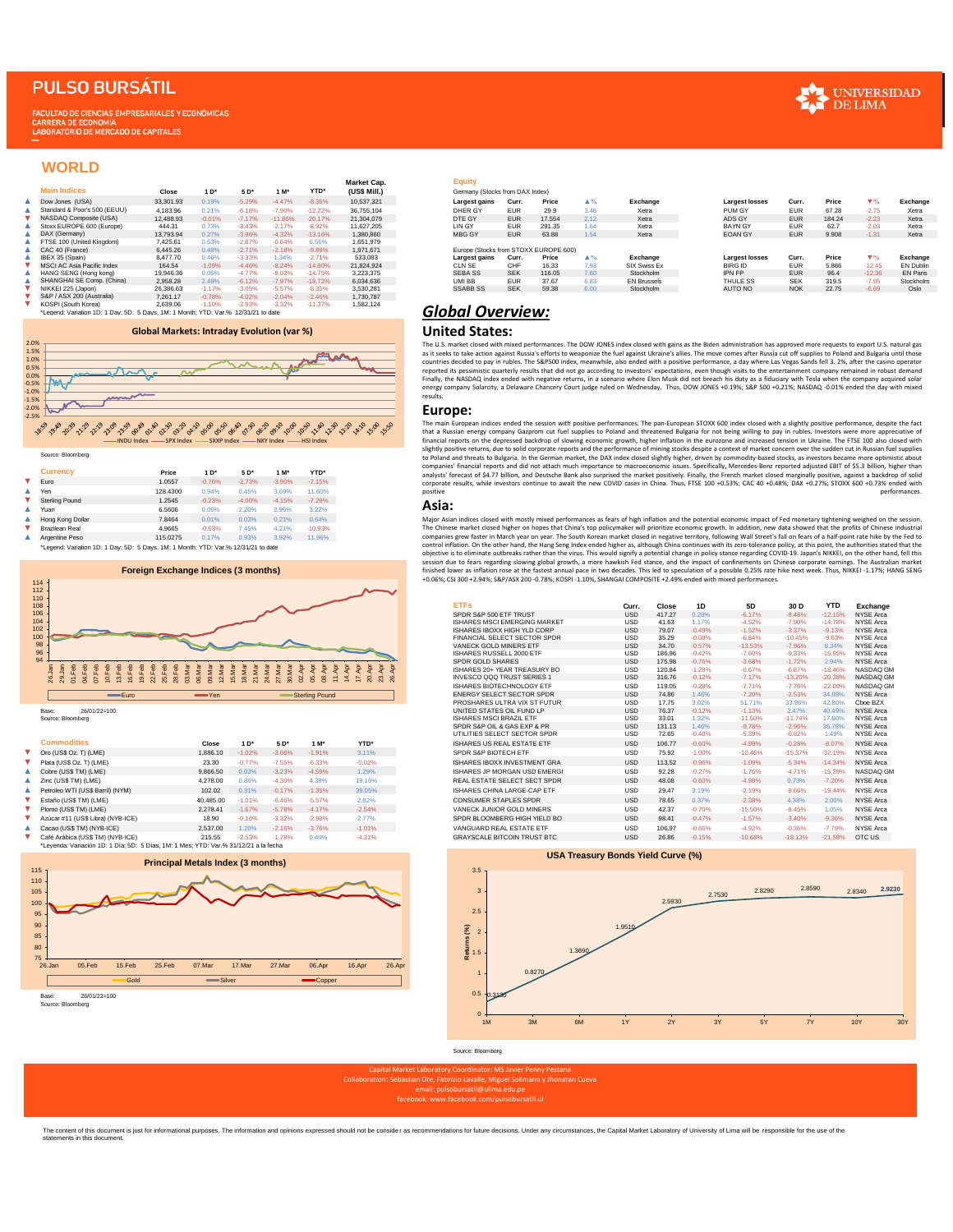# **Stocks LIMA**

|                          | <b>Ticker</b>        | Currency | Price  | $1D*$    | $5D*$     | 30D*      | YTD*      | Frequency | Volume<br>(US\$) | <b>Beta</b> | <b>Dividend</b><br>Yield (%) | Price<br>Earning         | Market Cap.<br>(M US\$) | Economic Sector*       | <b>Index Weight</b> |
|--------------------------|----------------------|----------|--------|----------|-----------|-----------|-----------|-----------|------------------|-------------|------------------------------|--------------------------|-------------------------|------------------------|---------------------|
| ▲                        | ALICORC1 PE**        | $S$ /.   | 5.20   | 0.22%    | $-4.05%$  | $-6.03%$  | 1.22%     | #DIV/0!   | 51,196           | 0.91        | 16.06                        | 12.43                    | 1.158.27                | Industrial             | 3.53%               |
| $\overline{\phantom{a}}$ | ATACOBC1 PE**        | $S$ /.   | 0.11   | 0.00%    | $-15.38%$ | $-15.38%$ | $-8.33%$  | #DIV/0!   | 24.436           | 1.01        | 0.00                         | $\sim$                   | 27.15                   | Mining                 | 1.02%               |
| ▲                        | <b>BACKUSI1 PE**</b> | $S$ /.   | 23.60  | 0.43%    | 0.64%     | 0.85%     | 15.12%    | #DIV/0!   | 23.426           | 0.76        | 13.20                        | 7.99                     | 7.829.28                | Industrial             | 0.82%               |
| ▲                        | BAP PE**             | US\$     | 138.00 | 0.99%    | $-9.00%$  | $-22.00%$ | 11.49%    | #DIV/0!   | 145.614          | 1.34        | 0.88                         | $\sim$                   | 13.024.76               | Diverse                | 5.82%               |
| ▲                        | BVN PE**             | US\$     | 8.85   | 0.34%    | $-17.67%$ | $-12.55%$ | 21.23%    | #DIV/0!   | 284.570          | 1.28        | 0.79                         | $\sim$                   | 2.439.37                | Mining                 | 5.88%               |
| ▲                        | CASAGRC1 PE**        | $S$ /.   | 8.00   | 8.11%    | $-16.93%$ | $-23.81%$ | $-12.09%$ | #DIV/0!   | 90.096           | 1.11        | 67.52                        | 4.83                     | 176.04                  | Agricultural           | 1.31%               |
| ▲                        | BBVAC1 PE**          | $S$ /.   | 1.80   | 3.45%    | $-10.00%$ | $-18.18%$ | $-0.55%$  | #DIV/0!   | 194.364          | 0.80        | 6.41                         | 7.83                     | 3.177.96                | Finance                | 2.85%               |
| ▲                        | <b>CORAREI1 PE**</b> | $S$ /.   | 1.49   | 4.20%    | $-10.78%$ | $-19.02%$ | $-13.37%$ | #DIV/0!   | 84.280           | 0.77        | 17.22                        | 2.26                     | 571.35                  | Industrial             | 1.72%               |
| ▲                        | CPACASC1 PE**        | $S$ /.   | 4.41   | 5.00%    | $-2.86%$  | $-8.70%$  | $-10.91%$ | #DIV/0!   | 92.706           | 0.64        | 17.91                        | 12.25                    | 531.03                  | Industrial             | 2.38%               |
| ▲                        | CVERDEC1 PE**        | US\$     | 40.00  | 0.55%    | $-4.76%$  | $-13.98%$ | 7.44%     | #DIV/0!   | 287.840          | 0.98        | 4.64                         | 11.75                    | 14.002.24               | Mining                 | 5.25%               |
| $\overline{\phantom{a}}$ | ENGEPEC1 PE**        | $S$ /.   | 2.05   | 0.00%    | 0.00%     | $-12.77%$ | $-0.97%$  | #DIV/0!   | 4.364            | 0.73        | 14.26                        | 7.64                     | 1.282.89                | <b>Public Services</b> | 1.44%               |
| $\overline{\phantom{a}}$ | ENDISPC1**           | $S$ /.   | 3.94   | 0.00%    | $-10.25%$ | $-12.25%$ | $-1.50%$  | #DIV/0!   | 8.136            | 0.85        | 9.59                         | 7.64                     | 657.25                  | <b>Public Services</b> | 0.98%               |
| ▲                        | FERREYC1 PE**        | $S$ /.   | 2.31   | 1.76%    | $-3.75%$  | $-8.33%$  | 12.68%    | #DIV/0!   | 408,943          | 0.95        | 10.32                        | 5.20                     | 588.77                  | <b>Diverse</b>         | 4.90%               |
| ▲                        | AENZAC1 PE**         | $S$ /.   | 1.40   | 3.70%    | 6.87%     | 12.00%    | 2.19%     | #DIV/0!   | 89,058           | 0.89        | 0.00                         | $\sim$                   | 318.88                  | Diverse                | 4.05%               |
| ▼                        | IFS PE**             | US\$     | 27.50  | $-8.94%$ | $-13.82%$ | $-18.40%$ | 2.42%     | #DIV/0!   | 42,094           | 1.09        | 8.73                         | 6.79                     | 3,174.00                | <b>Diverse</b>         | 7.22%               |
| $\overline{\phantom{a}}$ | INRETC1 PE**         | US\$     | 36.40  | 0.00%    | $-0.27%$  | $-1.62%$  | 4.15%     | #DIV/0!   | 4,298            | 0.67        | 3.74                         | 41.33                    | 3,742.19                | Diverse                | 5.28%               |
| $\overline{\phantom{a}}$ | LUSURC1 PE**         | $S$ /.   | 16.65  | 0.00%    | $-1.42%$  | $-2.06%$  | 16.92%    | #DIV/0!   | 130              | 0.00        | 0.00                         | 14.02                    | 2,118.01                | <b>Public Services</b> | 1.81%               |
| ▲                        | MINSURI1 PE**        | $S$ /.   | 5.75   | 5.50%    | $-0.69%$  | $-8.00%$  | 45.57%    | #DIV/0!   | 3,565,507        | 1.03        | 11.96                        | 2.62                     | 4,330.53                | Mining                 | 3.09%               |
| $\overline{\phantom{a}}$ | PML PE**             | US\$     | 0.13   | 0.00%    | 0.00%     | $-13.33%$ | 8.33%     | #DIV/0!   | 390              | 1.10        | 0.00                         | $\sim$                   | 34.37                   | Mining                 | 2.12%               |
| ▲                        | SCCO PE**            | US\$     | 62.90  | 0.87%    | $-12.33%$ | $-17.52%$ | 1.81%     | #DIV/0!   | 92,802           | 1.12        | 5.72                         | 13.85                    | 48,627.37               | Industrial             | 2.12%               |
| ▼                        | SIDERC1 PE**         | $S$ /.   | 1.47   | $-2.00%$ | $-4.55%$  | $-16.48%$ | $-8.13%$  | #DIV/0!   | 54,944           | 0.80        | 42.65                        | 3.19                     | 268.81                  | Mining                 | 2.14%               |
| ▲                        | TV PE**              | US\$     | 0.83   | 2.47%    | $-22.43%$ | $-27.19%$ | $-36.15%$ | #DIV/0!   | 89,276           | 1.11        | 0.00                         | $\overline{\phantom{a}}$ | 82.13                   | Industrial             | 1.43%               |
| ▲                        | UNACEMC1 PE**        | $S$ /.   | 1.95   | 10.17%   | 2.63%     | $-9.30%$  | $-18.75%$ | #DIV/0!   | 68,300           | 1.06        | 5.13                         | $\sim$                   | 926.16                  | Mining                 | 2.93%               |
| ▲                        | VOLCABC1 PE**        | $S$ /.   | 0.85   | 6.25%    | $-1.16%$  | $-4.49%$  | 41.67%    | #DIV/0!   | 414.689          | 0.88        | 0.00                         | 23.34                    | 1,779.93                | Industrial             | 3.00%               |
| ▲                        | <b>BROCALC1 PE**</b> | $S$ /.   | 7.50   | 1.35%    | $-5.06%$  | $-7.41%$  | 44.23%    | #DIV/0!   | 6.857            | 0.00        | 1.15                         | 55.01                    | 291.63                  | Mining                 | 5.90%               |
| $\overline{\phantom{a}}$ | RIMSEGC1 PE**        | $S$ /.   | 0.85   | 0.00%    | 0.00%     | 0.00%     | $-1.16%$  | #DIV/0!   | 239              | 0.00        | 0.00                         | 16.13                    | 366.78                  | Finance                | 3.09%               |
| V                        | <b>CORAREC1 PE**</b> | US\$     | 2.15   | $-4.44%$ | $-12.96%$ | $-6.52%$  | 13.16%    | #DIV/0!   | 107.500          | 0.00        | 11.93                        | 3.26                     | 2,187.13                | Mining                 | 2.12%               |
| $\overline{\phantom{a}}$ | ENGIEC1 PE**         | $S$ /.   | 6.17   | 0.00%    | $-2.06%$  | $-5.08%$  | 5.29%     | #DIV/0!   | 15,408           | 0.50        | 0.00                         | 14.80                    | 969.29                  | <b>Diversas</b>        | 2.12%               |
| ٠                        | GBVLAC1 PE**         | $S$ /.   | 2.52   | 0.00%    | 0.00%     | $-1.18%$  | $-7.35%$  | #DIV/0!   | 999              | 0.00        | 0.00                         | 26.19                    | 119,87                  | <b>Diversas</b>        | 2.14%               |

| Quantity of shares:<br>29                                                          | Up   |    |
|------------------------------------------------------------------------------------|------|----|
| Source: Bloomberg, Economática                                                     | Down | 3. |
| * Bloomberg Industry Classification System                                         | Hold | 9  |
| ** PER is used in the stock market and original currency of the instrument         |      |    |
| *Legend: Variation 1D: 1 Day; 5D: 5 Days, 1M: 1 Month; YTD: Var.% 12/31/21 to date |      |    |

**Sectorial Indices**

|   |                     | Close    | $1D^*$   | 5D*      | $30D*$    | YTD*     | <b>Beta</b> |
|---|---------------------|----------|----------|----------|-----------|----------|-------------|
|   | S&P/BVLMining       | 435.95   | 1.36%    | $-9.10%$ | $-12.97%$ | 5.92%    | #DIV/O!     |
|   | S&P/BVLConsumer     | 1.152.76 | 1.41%    | 1.41%    | $-2.00%$  | 0.42%    | #DIV/0!     |
|   | S&P/BVLIndustrials  | 258.58   | 3.66%    | $-2.11%$ | $-4.61%$  | 0.20%    | #DIV/O!     |
|   | S&P/BVLFinancials   | 964.74   | 0.70%    | $-6.01%$ | $-18.73%$ | 6.47%    | #DIV/0!     |
|   | S&P/BVLConstruction | 264.90   | 4.51%    | $-1.39%$ | $-5.26%$  | $-6.52%$ | #DIV/0!     |
| ۰ | S&P/BVLPublicSvcs   | 571.15   | $0.00\%$ | $-2.91%$ | $-6.99%$  | 4.13%    | #DIV/0!     |
| ۰ | S&P/BVLElectricUtil | 557.59   | 0.00%    | $-2.91%$ | $-6.99%$  | 4.13%    | #DIV/0!     |

### S&P/BVLConstructionTRPEN

\*Legend: Variation 1D: 1 Day; 5D: 5 Days, 1M: 1 Month; YTD: Var.% 12/31/21 to date

**Correlation Graph of Returns of Mining Index against Metallic Index of London (3 months)**





Capital Market Laboratory Coordinator: MS Javier Penny Pestana Collaboration: Sebastian Ore, Fabrizio Lavalle, Miguel Solimano y Jhonatan Cueva email: pulsobursatil@ulima.edu.pe

facebook: www.facebook.com/pulsobursatil.ul .

The content of this document is just for informational purposes. The information and opinions expressed should not be consider as recommendations for future decisions. Under any circumstances, the Capital Market Laboratory